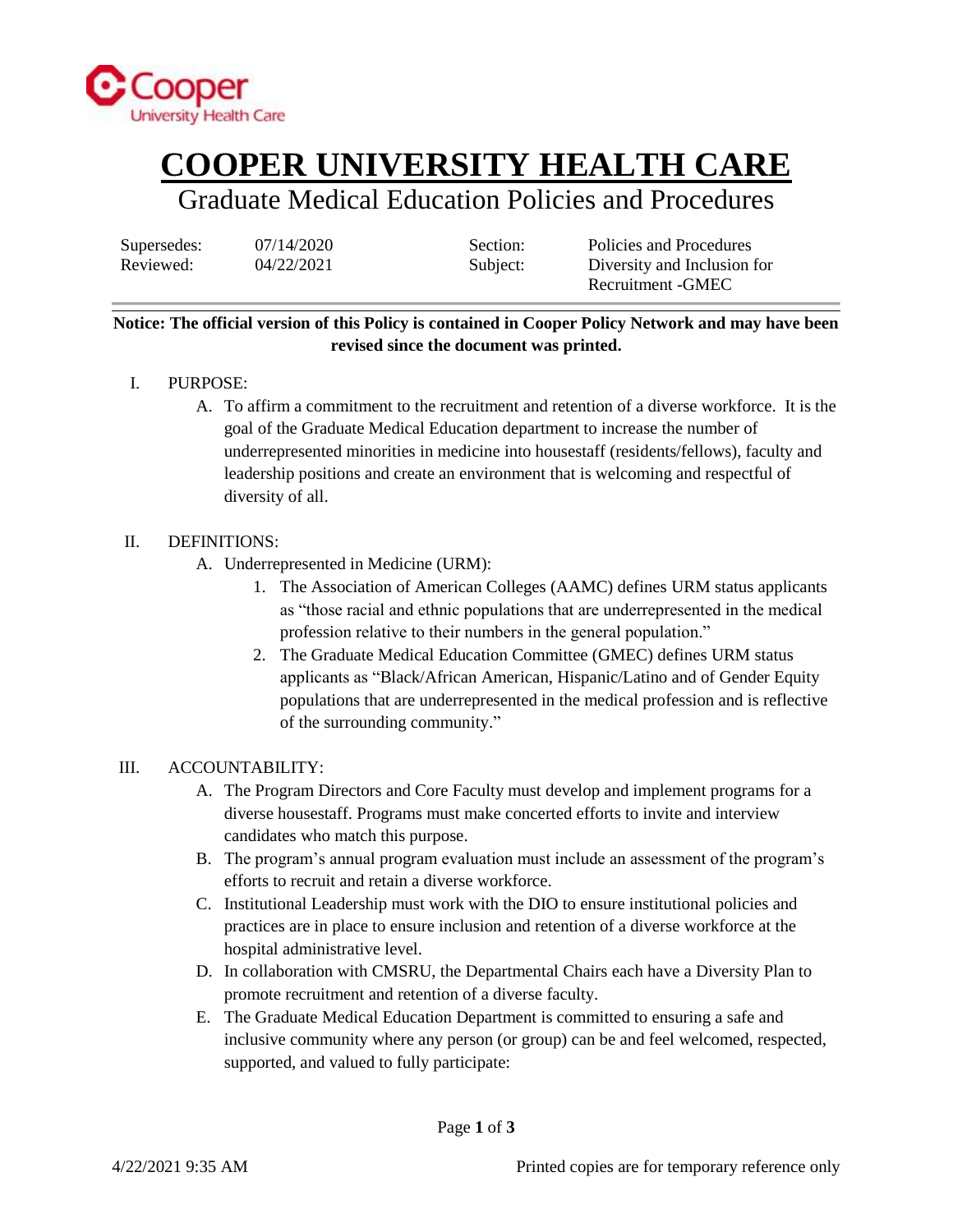

# **COOPER UNIVERSITY HEALTH CARE**

### Graduate Medical Education Policies and Procedures

Supersedes:  $07/14/2020$  Section: Policies and Procedures Reviewed:  $04/22/2021$  Subject: Diversity and Inclusion for Recruitment -GMEC

- 1. The department promotes engagement through a variety of events, programs, community partnerships, and educational resources to create a welcoming environment for all.
- 2. All our program faculty receive training in how to support equity, foster inclusion and develop awareness to improve implicit biases.
- 3. The GMEC Subcommittee on Wellness focuses on self-care and creating a welcoming environment for all, cutting across all barriers, be they socioeconomic, racial, gender, sexual orientation, religious, or cultural.
- 4. The Housestaff Diversity Council's purpose is to promote a supportive climate at Cooper University Hospital that allows all members of its academic community to thrive and succeed, regardless of race, creed, ethnicity, sexual orientation, gender identity, ability, or age. The Diversity Council seeks to provide to both recruitment outreach for housestaff (residents/fellows) and faculty who identify with marginalized groups, as well as education regarding racism in medicine, community volunteering, medical student mentorship, inclusivity, access and equity through implicit bias training, and engagement within the Camden community.

### IV. POLICY:

- A. The GMEC, in alignment with Cooper Medical School of Rowan University (CMSRU), adheres to the core values of diversity, collaboration, and mutual respect. We embrace the philosophy that excellence in medical education, research and clinical practice is best achieved through promoting diversity in its broadest definition and maintaining an academic and work environment free of discrimination.
- B. Regardless of an applicant's characteristics, they are considered in the same competitive pool using the standard applications required by the Graduate Medical Education Department.
- C. Each program must have practices in place that focus on mission-driven, ongoing, systematic recruitment and retention of a diverse and inclusive workforce of residents fellows, faculty members, administrative staff members, and other relevant members of its academic community.

### V. MONITORING AND COMPLIANCE:

A. The Cooper Health System and CMSRU provides a training curriculum which promotes cultural understanding and cultural competency for all faculty and housestaff.

Page **2** of **3**